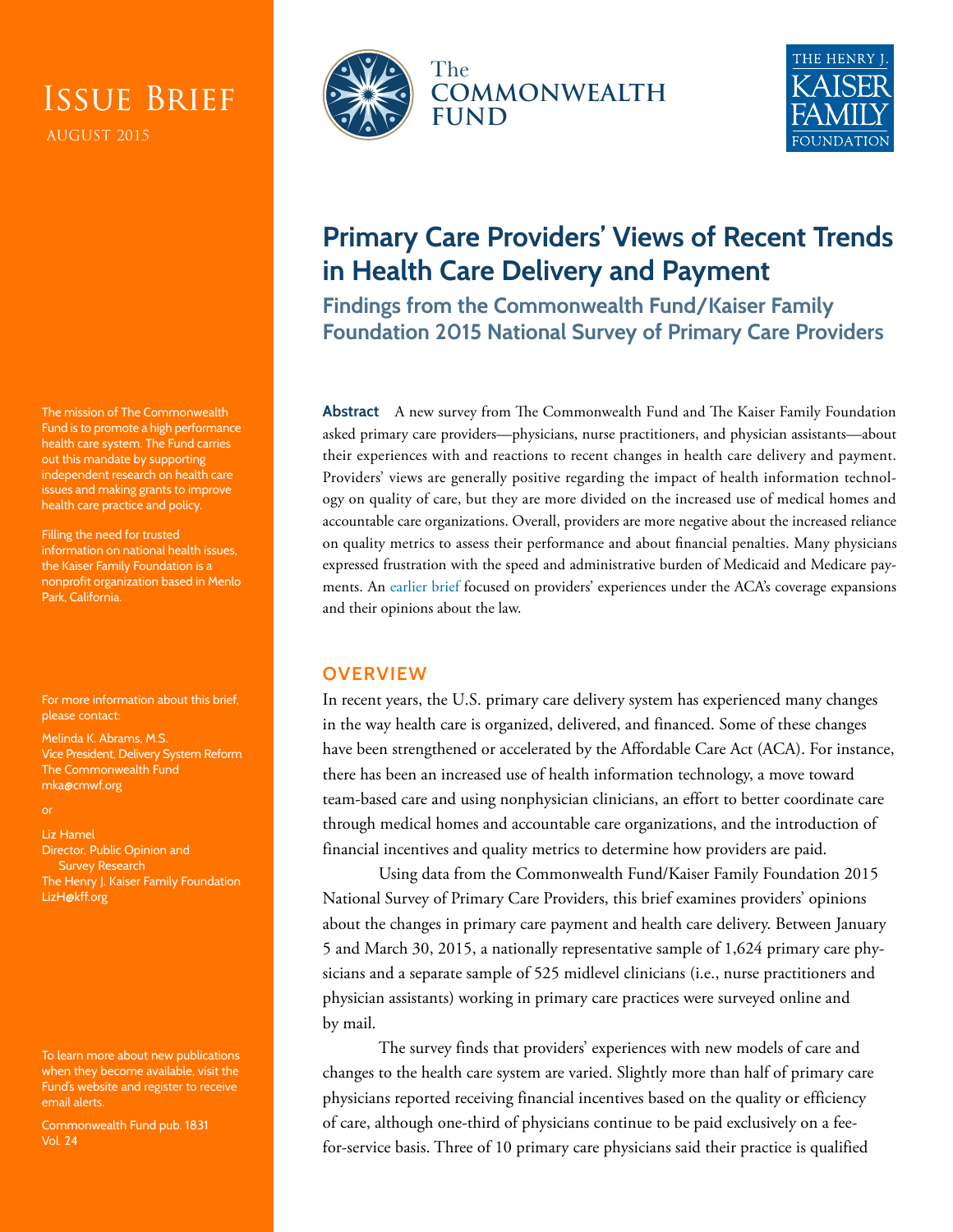as a patient-centered medical home (PCMH) or advanced primary care practice. A similar share is currently participating in accountable care organizations (ACO). Nurse practitioners and physician assistants reported lower levels of participation in ACOs than did physicians, and many were unsure whether their practice participates in one or not.

Health information technology generally garnered positive opinions. Though seemingly counterintuitive, this finding is consistent with the literature: while providers tend to dislike transitioning from paper-based charts to electronic health record software, they generally accept the promise of HIT as a concept. $^1$  On other trends, primary care providers' views were divided or skewed negative. Both physicians and midlevel clinicians were more likely to say that increased use of medical homes is having a positive rather than a negative impact on the ability to provide quality care, but large shares said there has been no impact or they are not sure. Among providers working in practices that receive incentives for qualifying as medical homes, views were more positive.

In contrast, physicians' views tilt negative on the effect ACOs have had on the quality of care, and many are still not sure of their effect. Among physicians working in ACOs, views were divided between positive and negative. Providers were more negative about the use of quality metrics to assess their performance, even those providers who receive incentive payments based on quality. Nearly half of physicians and about a quarter of nurse practitioners and physician assistants said recent trends in health care are causing them to consider early retirement. However, a large majority of providers report satisfaction with their medical practice overall, consistent with historical data over the past two decades. $2,3$ 

## **SURVEY FINDINGS IN DETAIL**

## **The Changing Primary Care Practice Environment**

Current efforts to change primary care payment—that is, using new models that replace fee-forservice payment with other approaches—have been accelerated by provisions in the ACA. About two-thirds of primary care physicians (64%) reported they are paid either by capitation (i.e., prepayments for a set of services for a defined number of patients) or salary (i.e., predetermined income for an entire panel of patients) or through a combination of capitation, salary, and fee-for-service (Table 1). Nearly nine of 10 nurse practitioners and physician assistants (87%) reported receiving payment through mechanisms that are not exclusively fee-for-service. Nevertheless, about a third of primary care physicians (34%) are still paid exclusively on a fee-for-service basis. More than half (55%) of physicians and about a third (34%) of nurse practitioners and physician assistants said their practice receives incentives or payments based on measures of quality of care, patients' experiences, or efficiency of providing care. About one-third of nurse practitioners and physician assistants were unsure whether they had received such incentives.

Several newer models of delivering care, such as the patient-centered medical home (or PCMH, a model of care that emphasizes comprehensive care coordination, care teams, patient engagement, and population care management) and the accountable care organization (or ACO, a model in which several types of health care providers collectively take responsibility for the quality and costs of care for a population of patients), specifically aim to improve the way care is organized, paid for, and delivered. Twenty-nine percent of all primary care physicians said they participate in an ACO arrangement with Medicare or private insurers; 34 percent of those who accept Medicare also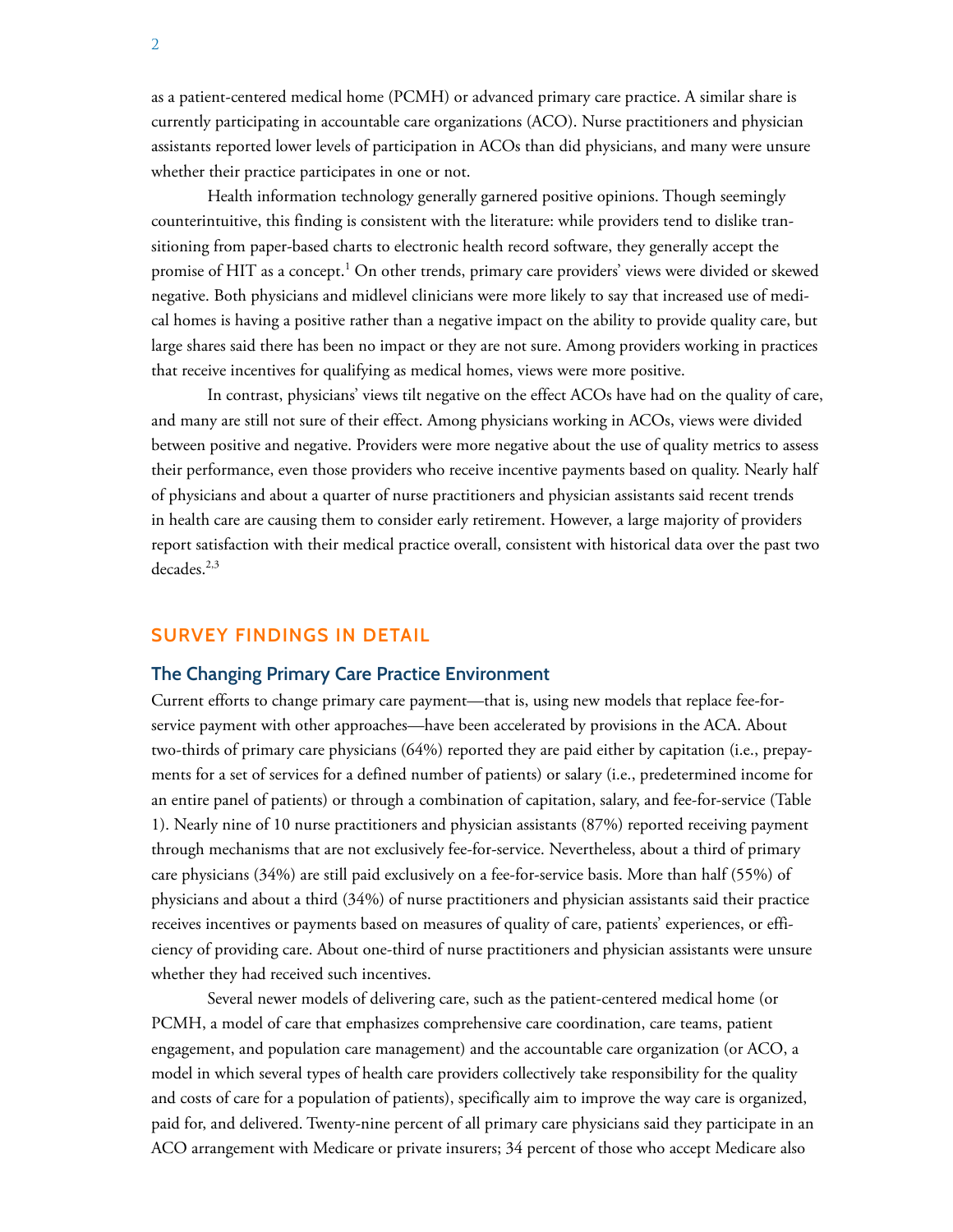|                                                                                                                                          |               | <b>Nurse</b><br>practitioners/<br>Physician |
|------------------------------------------------------------------------------------------------------------------------------------------|---------------|---------------------------------------------|
|                                                                                                                                          | Physicians    | assistants                                  |
| Unweighted N                                                                                                                             | 1.624         | 525                                         |
|                                                                                                                                          | $\frac{0}{0}$ | $\%$                                        |
| Practice has consolidated with or been aquired by a group practice,<br>a hospital, or another type of organization in the past two years | 17            | 16                                          |
| How are you paid for seeing patients?                                                                                                    |               |                                             |
| Fee-for-service only                                                                                                                     | 34            | 10                                          |
| Capitation or salary, with/without fee-for-service                                                                                       | 64            | 87                                          |
| Provider or practice is currently receving incentives or payments<br>based on the following:                                             |               |                                             |
| Quality of care or patient experiences                                                                                                   | 50            | 27                                          |
| Utilization or efficiency in care                                                                                                        | 43            | 27                                          |
| Either quality/patient experiences or utilization/efficiency (NET)                                                                       | 55            | 34                                          |
| Qualifying as a patient-centered medical home (PCMH) or<br>advanced primary care practice (APCP)                                         | 30            | 26                                          |
| Is your practice currently participating or preparing to participate<br>in an ACO arrangement with Medicare or private insurers?         |               |                                             |
| Yes, currently participating                                                                                                             | 29            | 18                                          |
| Yes, preparing to participate                                                                                                            | 9             | 6                                           |
| No                                                                                                                                       | 32            | 19                                          |
| Not sure                                                                                                                                 | 28            | 56                                          |
| Number of providers accepting Medicare                                                                                                   | $N=1,217$     | $N = 377$                                   |
| Among these, percent currently participating in ACOs                                                                                     | 34            | 22                                          |

### **TABLE 1. PRACTICE CHARACTERISTICS**

**Source: The Commonwealth Fund/Kaiser Family Foundation 2015 National Survey of Primary Care Providers.**

said they participate (Table 1). Similarly, about 30 percent of physicians reported receiving incentives or payments for qualifying as a PCMH or through the ACA's Advanced Primary Care Practice (APCP) medical home demonstration.<sup>4</sup> Fewer than two of 10 (18%) nurse practitioners and physician assistants reported currently participating in an ACO, and about one-quarter (26%) said their practices qualified as a patient-centered medical home or an advanced primary care practice. A substantial percentage of providers (28% of physicians and 56% of nurse practitioners and physician assistants) are unsure whether their practices participate in ACO arrangements.

Another recent trend is the consolidation and acquisition of physician practices. The survey finds that about one of six providers (17% of physicians and 16% of nurse practitioners and physician assistants) reported their practices were acquired by or consolidated with a group practice, hospital, or another type of organization within the past two years (Table 1).

## **Mixed Views of New Models and Tools**

The survey asked primary care providers what effect, if any, they think these new models are having on providers' ability to provide high-quality care to patients. Health information technology received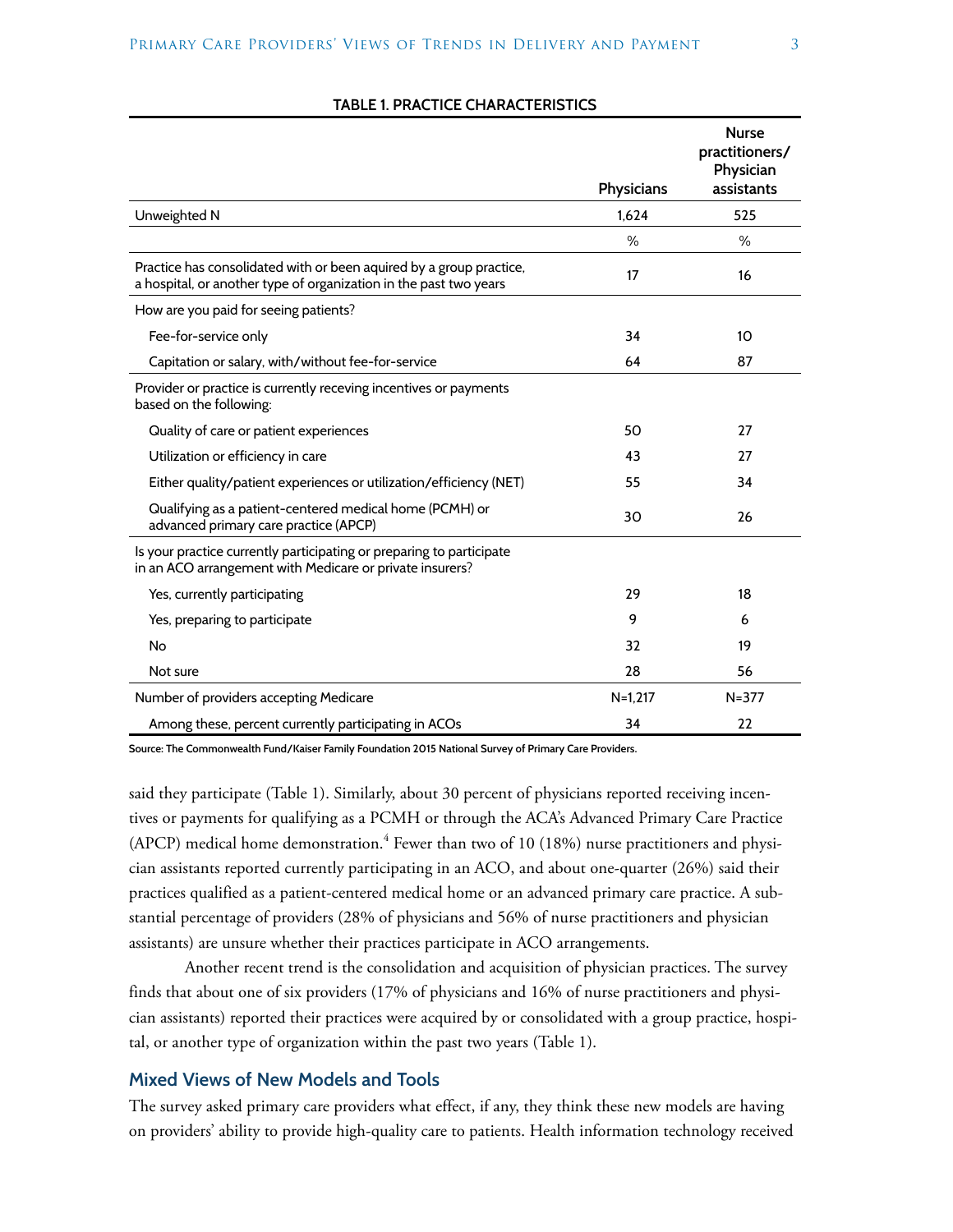the most positive ratings, with half (50%) of physicians and nearly two-thirds (64%) of nurse practitioners and physician assistants saying it has made a positive impact (Table 2).

Views were more mixed about medical homes and ACOs. Overall, one-third (33%) of physicians and four of 10 (40%) nurse practitioners and physician assistants said they believe medical homes are having a positive impact on quality of care (Exhibit 1), while roughly one of 10 said the impact has been negative. About a quarter of each group said there has been no impact or they are not sure. Among those in practices currently receiving incentives or payments for qualifying as a PCMH or APCP, larger percentages expressed positive views of the impact of medical homes (43% of physicians and 63% of nurse practitioners and physician assistants).

The potential of ACO arrangements to enhance quality of care also garnered mixed reviews, with large shares of providers unsure or negative about their impact. Physicians were more likely to view the increased prevalence of ACOs as having a negative (26%) rather than positive (14%) impact on quality of care, while nurse practitioners and physician assistants were more evenly split (Exhibit 2). Nearly four of 10 physicians (38%) and more than half of nurse practitioners and physician assistants (52%) were not sure of ACOs' effect on the quality of care provided to the nearly 24 million patients enrolled in them.<sup>5</sup> Among the 29 percent of physicians currently participating in an ACO, three of 10 said ACOs are having a positive impact, one-quarter said their impact is negative, and 20 percent said they have no impact. Even among physicians who participate in ACOs, one of four are still unsure of their impact.

|                                                                                                                                                                  |            | <b>Nurse</b><br>practitioners/<br>Physician |
|------------------------------------------------------------------------------------------------------------------------------------------------------------------|------------|---------------------------------------------|
|                                                                                                                                                                  | Physicians | assistants                                  |
| Unweighted N                                                                                                                                                     | 1,624      | 525                                         |
|                                                                                                                                                                  | $\%$       | $\%$                                        |
| Do you think each of the following is having a positive, negative, or no impact<br>on primary care providers' ability to provide quality care to their patients? |            |                                             |
| Increased use of health information technology                                                                                                                   |            |                                             |
| Positive impact                                                                                                                                                  | 50         | 64                                          |
| Negative impact                                                                                                                                                  | 28         | 20                                          |
| No impact                                                                                                                                                        | 10         | 8                                           |
| Not sure                                                                                                                                                         | 11         | 7                                           |
| Increased use of programs that include financial penalties for unnecessary<br>hospital admissions or readmissions                                                |            |                                             |
| Positive                                                                                                                                                         | 12         | 15                                          |
| Negative                                                                                                                                                         | 52         | 41                                          |
| No impact                                                                                                                                                        | 14         | 11                                          |
| Not sure                                                                                                                                                         | 21         | 32                                          |

## **TABLE 2. PROVIDERS' OPINIONS ABOUT THE IMPACT OF HEALTH INFORMATION TECHNOLOGY AND FINANCIAL PENALITIES FOR UNNECESSARY HOPSITAL ADMISSIONS ON QUALITY OF CARE FOR PATIENTS**

**Source: The Commonwealth Fund/Kaiser Family Foundation 2015 National Survey of Primary Care Providers.**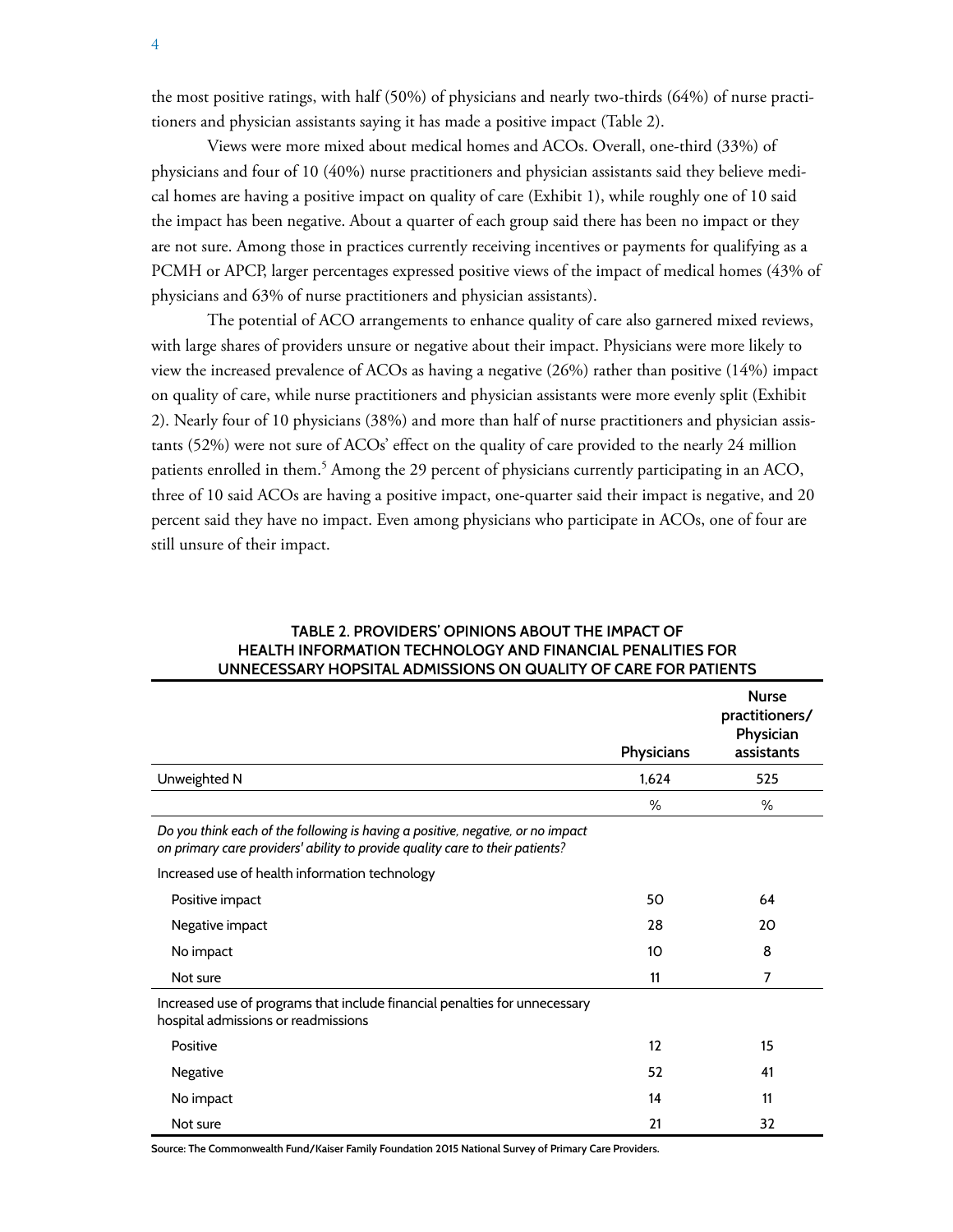## **Exhibit 1. Providers' Views Are Mixed on Impact of Medical Homes, with Those Working in Medical Homes More Positive**

**Do you think the increased use of medical homes is having a positive, negative, or no impact on primary care providers' ability to provide quality care to their patients?**



Note: PCMH = patient-centered medical home; APCP = advanced primary care practice. Source: The Commonwealth Fund/Kaiser Family Foundation 2015 National Survey of Primary Care Providers.

## **Exhibit 2. Views on the Impact of Accountable Care Organizations Are Mixed, with Many Providers Unsure**

**Do you think the increased use of accountable care organizations (ACOs) is having a positive, negative, or no impact on primary care providers' ability to provide quality care to their patients?**



| A 11<br>All | 0 <sup>2</sup><br><b>14</b> | 60I<br><b>A</b> | <b>14%</b> | 7 U |
|-------------|-----------------------------|-----------------|------------|-----|
|             |                             |                 |            |     |

Note: The number of NPs/PAs in ACOs is too small to analyze.

Source: The Commonwealth Fund/Kaiser Family Foundation 2015 National Survey of Primary Care Providers.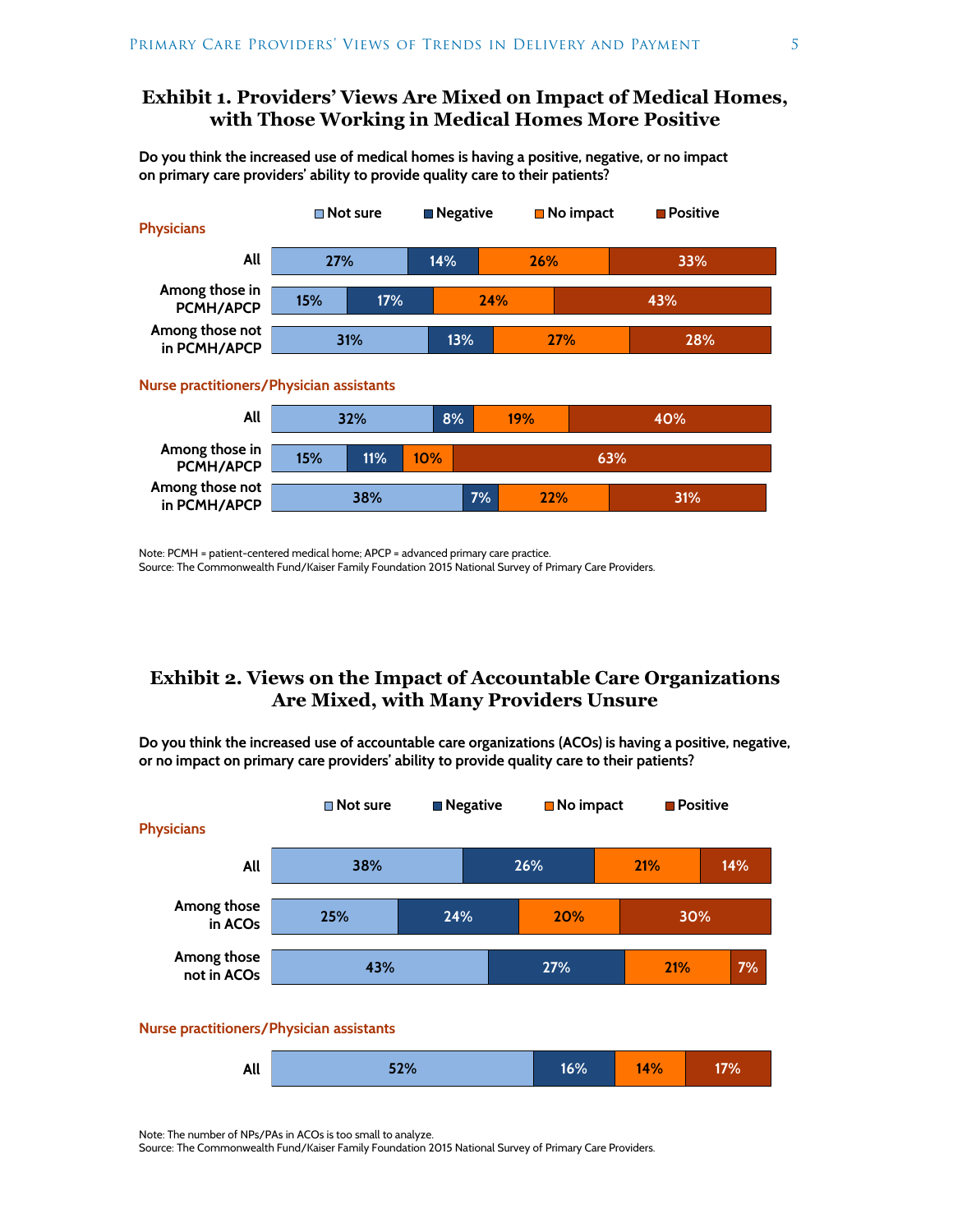## **Quality Metrics and Financial Penalties Are Unpopular with Providers**

Perhaps unsurprisingly, the survey finds that performance assessments and financial penalties tied to patients' outcomes are unpopular among providers. Half of physicians (50%) and nearly four of 10 nurse practitioners and physician assistants (38%) feel that the increased use of quality metrics to assess provider performance is having a negative impact on quality of care. Far fewer providers (22% of physicians, 27% of nurse practitioners and physician assistants) perceived a positive effect (Exhibit 3). Positive views were only slightly higher among those providers who reported receiving quality-ofcare-based incentives.

Similarly, fewer than one of six primary care providers (12% of physicians, 15% of nurse practitioners and physician assistants) said that programs that include financial penalties for unnecessary hospital admissions or readmissions have a positive effect on quality of care (Table 2). Far more providers—52 percent of physicians and 41 percent of nurse practitioners and physician assistants think these financial penalties are having a negative effect.

## **Views of Team-Based Care Differ Among Physicians vs. Nurse Practitioners and Physician Assistants**

Many of the emerging models and tools to improve care delivery involve reorganization of staff roles, a shift to team-based care, and a greater reliance on nonphysicians. $^6$  Physicians have very different views from nurse practitioners and physician assistants about the use of nonphysician clinicians in primary care. Nearly nine of 10 (88%) nurse practitioners and physician assistants viewed this change positively, while only about one of three physicians (29%) agreed (Exhibit 4). Four of 10 physicians overall (41%) said this shift is negatively affecting providers' ability to provide quality care, but physicians' views largely depend on whether they have a nurse practitioner or physician assistant in

## **Exhibit 3. Providers Are Largely Negative About Increased Use of Quality Metrics to Assess Provider Performance**

**Do you think the increased use of quality metrics to assess provider performance is having a positive, negative, or no impact on primary care providers' ability to provide quality care to their patients?**



#### **Nurse practitioners/Physician assistants**

| All                                                                     | 22% | 38% |     | 12% | 27% |
|-------------------------------------------------------------------------|-----|-----|-----|-----|-----|
| Among those receiving<br>incentive payments based<br>on quality of care | 14% | 41% | 10% |     | 35% |
| Among those not receiving<br>such incentive payments                    | 25% | 36% |     | 13% | 25% |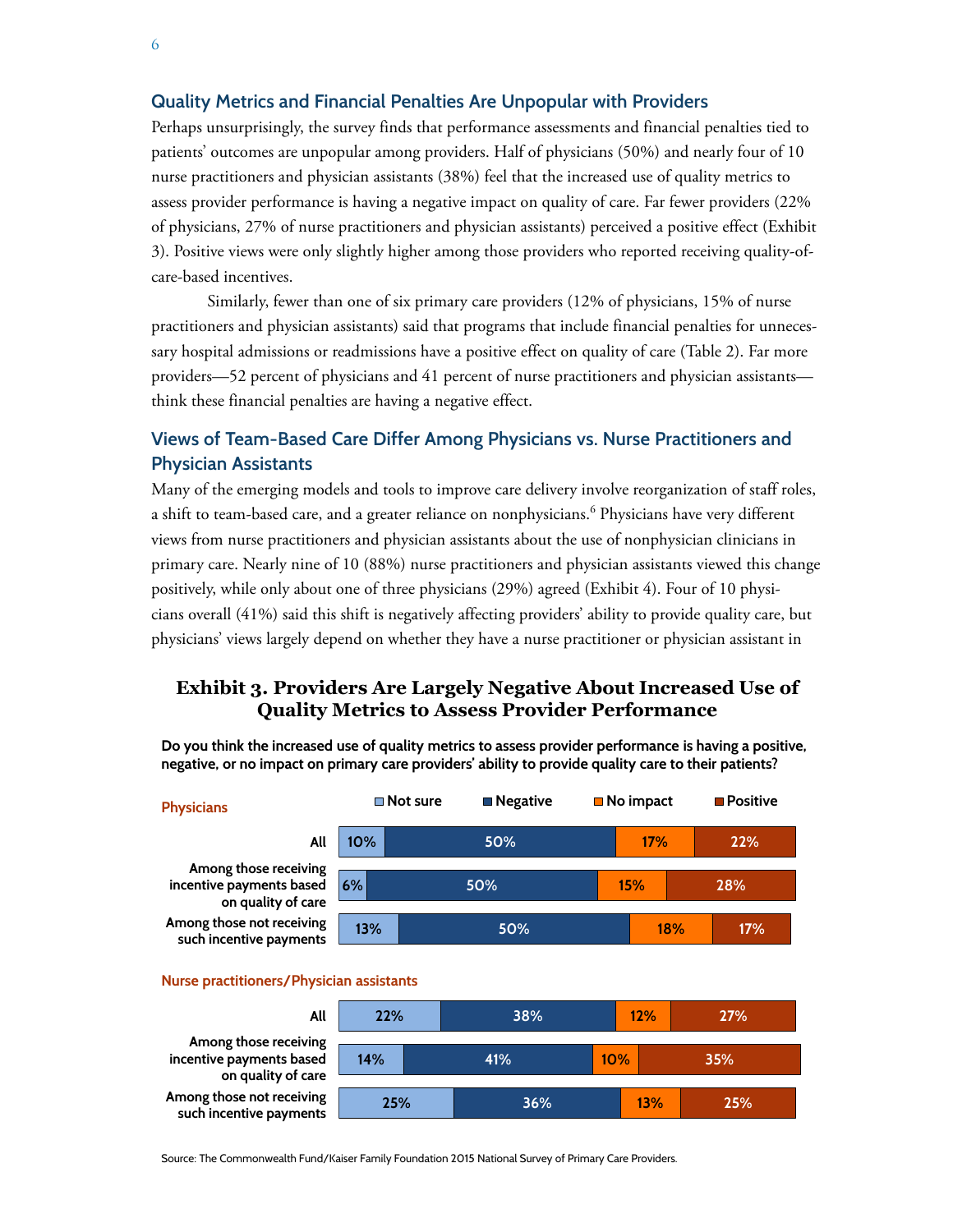## **Exhibit 4. Physician Views Are More Negative Than Positive on Increased Reliance on Nurse Practitioners and Physician Assistants**

**Do you think the increased reliance on nonphysician clinicians such as nurse practitioners (NPs) and physician assistants (PAs) is having a positive, negative, or no impact on primary care providers' ability to provide quality care to their patients?**



Source: The Commonwealth Fund/Kaiser Family Foundation 2015 National Survey of Primary Care Providers.

their practice. Among physicians with any nurse practitioner or physician assistant staff, 40 percent reported a positive view of this trend and 35 percent reported a negative view.

The survey also asked providers about teamwork and collaboration. When providers were asked whether they were satisfied with the level of collaboration with other team members in their practice, most said they were either somewhat or very satisfied (81% of physicians, 89% of nurse practitioners and physician assistants). However, more nurse practitioners and physician assistants than physicians said they were very satisfied (Exhibit 5). Physicians with any nurse practitioners or physician assistants in their practice (83%) and those without (79%) were generally satisfied with the level of collaboration in their practices.

## **Providers Rate Private Insurers More Positively Than Public Insurers**

The survey asked providers to rate Medicaid, Medicare, and private insurers in terms of their reimbursement rates and administrative burden. On the whole, fewer than half of physicians gave positive ratings to any type of insurer on measures related to reimbursement, though ratings were higher for private insurers and lowest for Medicaid, with Medicare falling in the middle. Nearly half of physicians (46%) accepting private insurance considered these insurers' payment rates to be good or excellent, with far fewer physicians—only 11 percent—rating Medicaid as highly (Exhibit 6). Medicare ranked in the middle, with 21 percent of physicians who accept it for payment stating that payment rates are good or excellent.

Only 16 percent of physicians accepting Medicaid rated ease of reimbursement as good or excellent. Twice as many physicians accepting private insurance rated private insurers this highly (32%). Again, Medicare falls in the middle, with 25 percent of physicians rating ease of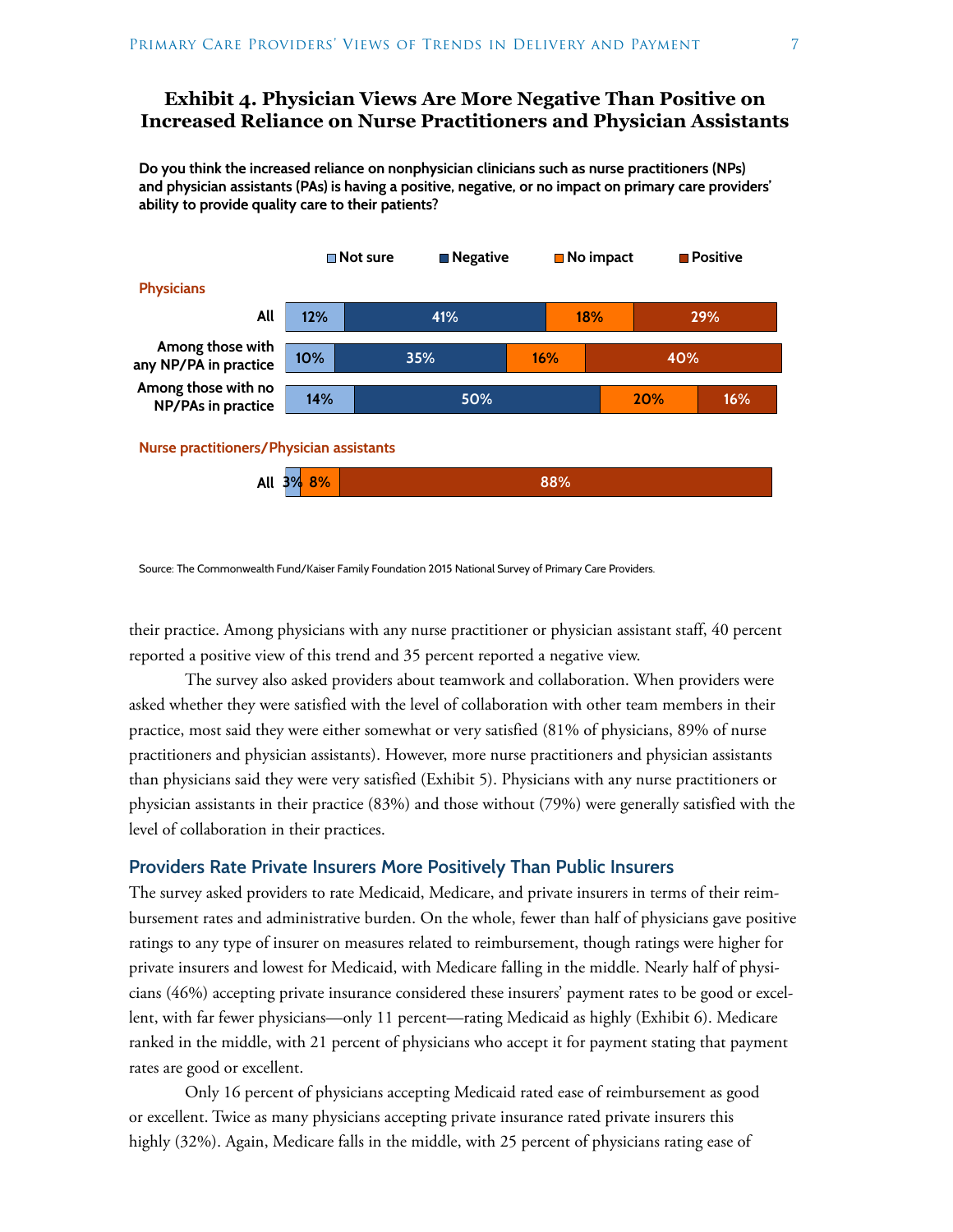## **Exhibit 5. Nurse Practitioners and Physician Assistants Are More Satisfied Than Physicians with Collaboration**

**How satisfied are you with the level of collaboration with other team members in your medical practice?**



Source: The Commonwealth Fund/Kaiser Family Foundation 2015 National Survey of Primary Care Providers.

## **Exhibit 6. Physicians Are More Satisfied with Private Insurers Than Medicare and Medicaid on Payment and Administrative Burden**

*Among physicians:* **In general, how would you rate public and private insurers when it comes to each of the following?**

|                                                  | $\Box$ Not sure |    | $\Box$ Poor |     | $\blacksquare$ Fair | $\blacksquare$ Good | <b>■ Excellent</b> |       |
|--------------------------------------------------|-----------------|----|-------------|-----|---------------------|---------------------|--------------------|-------|
| How much you are paid                            |                 |    |             |     |                     |                     |                    |       |
| <b>Medicaid</b>                                  | 19%             |    |             | 41% |                     | 28%                 | 10%                | $1\%$ |
| <b>Medicare</b>                                  | 15%             |    | 23%         |     | 40%                 |                     | 20%                | $1\%$ |
| Private                                          | 15%             | 6% | 32%         |     |                     | 42%                 |                    | 4%    |
|                                                  |                 |    |             |     |                     |                     |                    |       |
| Ease of administration related to reimbursements |                 |    |             |     |                     |                     |                    |       |

#### **31% 26% 25% 28% 24% 14% 24% 26% 29% 15% 22% 29% 1% 3% 3% Medicaid Medicare Private**

Note: For questions on Medicaid, base is among physicians who accept Medicaid; for questions on Medicare, base is among physicians who accept Medicare; for questions on private insurance, base is among physicians accepting private insurance. Source: The Commonwealth Fund/Kaiser Family Foundation 2015 National Survey of Primary Care Providers.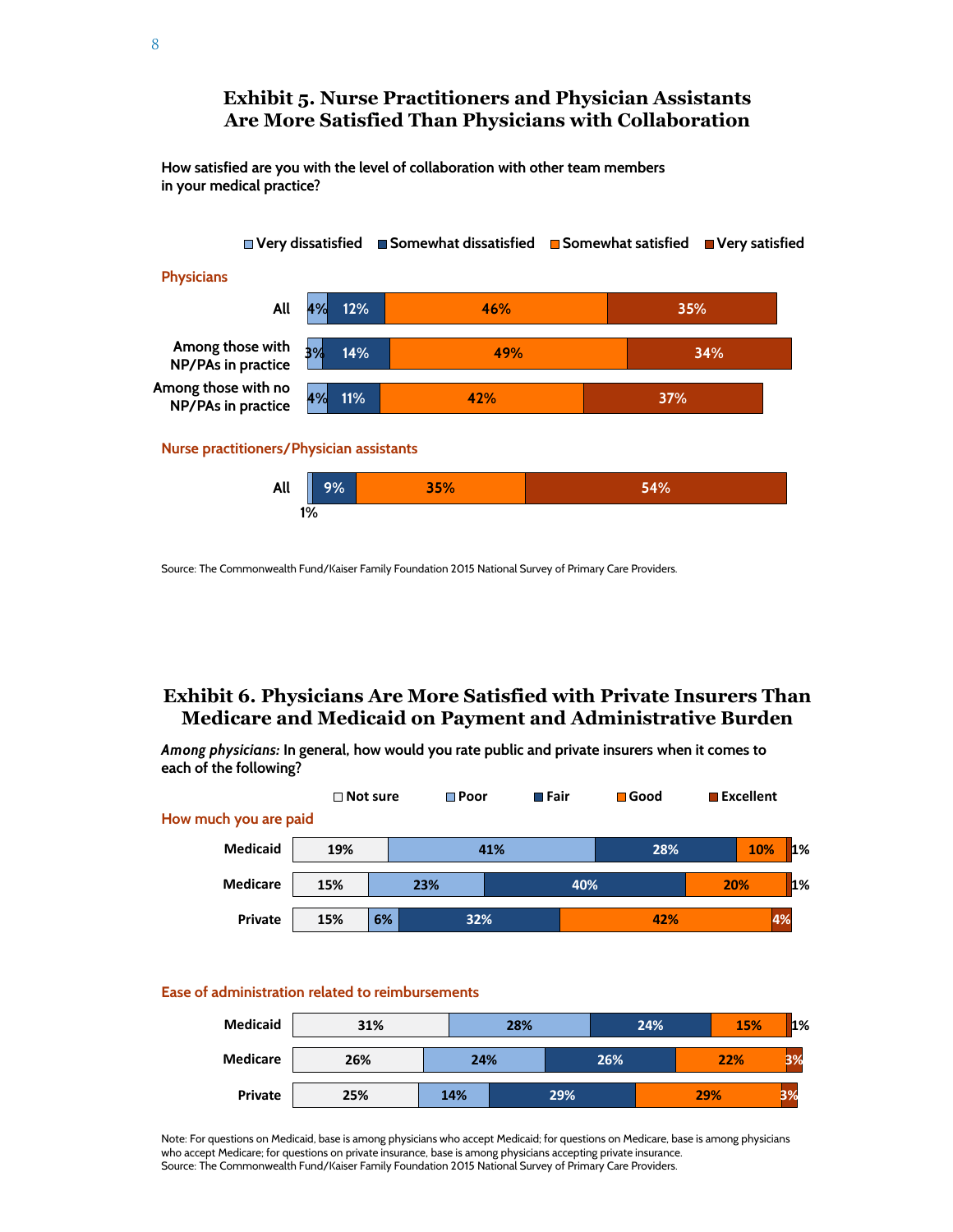reimbursement as good or excellent. Across the board, providers do not think Medicaid performs as well as either private insurance or Medicare in payment and administration. However, a substantial share of physicians said they were unable to assess any of these payers' performance. Nurse practitioners and physician assistants may be even more insulated from reimbursement issues and thus more apt to say they are unsure about insurers' payment practices (data not shown).

## **Nearly Half of Physicians Say Trends Are Leading Them to Consider Early Retirement**

Nearly half (47%) of physicians and about a quarter (27%) of nurse practitioners and physician assistants said that recent trends in health care are causing them to consider retiring earlier than they originally thought they would (Exhibit 7). While physician dissatisfaction is associated with early retirement, a look at historical trends shows that physician satisfaction levels have not changed dramatically over the past 20 years.<sup>7</sup> About one of six in each group said that trends are making them consider delaying their retirement (18% of physicians and 17% of nurse practitioners and physician assistants), while a third (34%) of physicians and more than half (56%) of nurse practitioners and physician assistants said these trends are not having much impact on their retirement plans.

## **Exhibit 7. Nearly Half of Primary Care Physicians Say Health Care Trends Are Causing Them to Consider Early Retirement**



**Would you say recent trends in health care are . . .**

Source: The Commonwealth Fund/Kaiser Family Foundation 2015 National Survey of Primary Care Providers.

## **CONCLUSION**

New primary care payment and delivery models have emerged in recent years as part of efforts to improve patient outcomes and lower health care costs, with the Affordable Care Act accelerating many of these changes. It may be too early to reach a conclusion on the quality or cost effects of these primary care reforms, but assessing the perspective and experience of those on the front lines is critical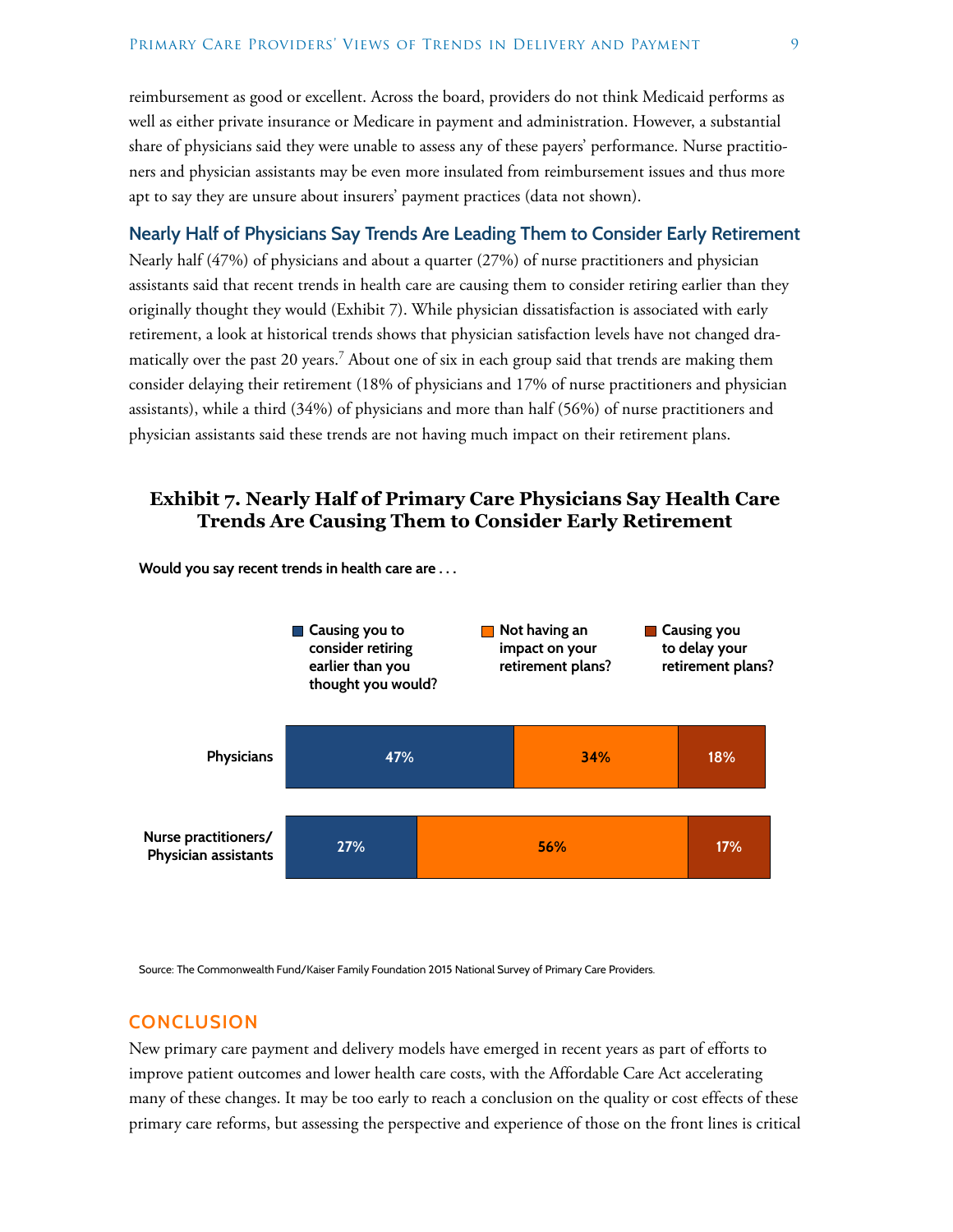to understanding the implementation of these reforms, including any challenges that could potentially undermine the process.

The survey results indicate that primary care providers' views of many of these new models are more negative than positive. There are exceptions: health information technology gets mostly positive views and medical homes receive mixed opinions with a positive tilt. With regard to HIT, our study indicates that primary care providers generally accept the promise of HIT to improve quality of care even if previous research shows they dislike the process of transitioning from paperbased records.<sup>8</sup> Our survey results also may reflect clinicians' earlier exposure to certain models and tools. National adoption of electronic health records received a boost from the Health Information Technology for Economic and Clinical Health (HITECH) Act of the federal stimulus package of 2009, while the four primary care specialty societies announced a joint statement regarding medical homes in February 2007, several years before passage of the Affordable Care Act.

Though many providers are unsure of the impact of ACOs on quality of care, those physicians who do have an opinion are more likely to say ACOs are a having a negative rather than a positive impact on quality of care. ACO implementation is a somewhat more recent development, and primary care providers are not as involved in the day-to-day management of organizational change. Primary care clinicians' views are also decidedly negative when it comes to financial penalties and the increased use of quality metrics in judging their performance. It may be some time before they can become comfortable with these new payment models.

More primary care providers may be participating in ACOs and relying on quality metrics for performance assessment in the near future. In early 2015, the Centers for Medicare and Medicaid Services announced that 85 percent of Medicare fee-for-service payments should be tied to quality or value by 2016. And, by the end of 2018, 50 percent of all Medicare payments should be tied to quality or value through specific alternative payment models, like ACOs and bundled payments.<sup>9</sup> Dissatisfaction with new models may not be solely attributable to a difficult transformation process; larger culture change within the practice of medicine may be a necessary first step before delivery system reforms such as ACOs and medical homes are fully accepted on the ground.

As primary care transformation efforts mature and spread, it will remain important to judge their effects on patients in terms of access, quality, and costs of care. However, it is also important to assess their effect on primary care clinicians. Of concern, nearly half of primary care physicians say that recent trends in health care are causing them to consider retiring earlier than planned. Market trends in health care have been affecting physicians' satisfaction for more than 20 years. It will be important to monitor providers' satisfaction with delivery reform efforts.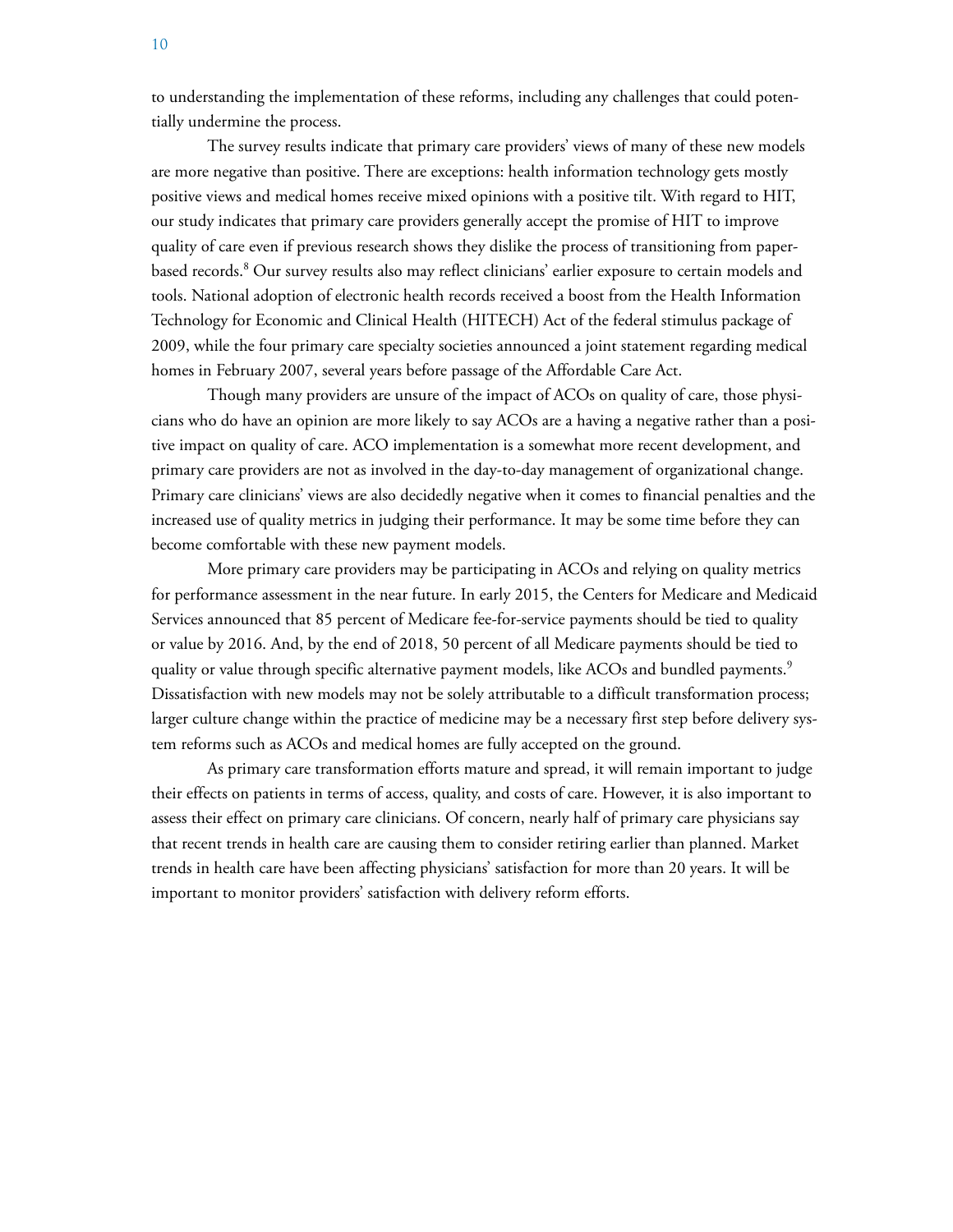## **NOTES**

- <sup>1</sup> M. W. Friedberg, P. G. Chen, K. R. Van Busum et al., *Factors Affecting Physician Professional Satisfaction and Their Implications for Patient Care, Health Systems, and Health Policy* (Santa Monica, Calif.: RAND Corporation, 2013).
- <sup>2</sup> The Kaiser Family Foundation and The Commonwealth Fund, *[Experiences and Attitudes of](http://www.commonwealthfund.org/publications/issue-briefs/2015/jun/primary-care-providers-first-year-aca)  [Primary Care Providers Under the First Year of ACA Coverage Expansion—Findings from the Kaiser](http://www.commonwealthfund.org/publications/issue-briefs/2015/jun/primary-care-providers-first-year-aca)  [Family Foundation/Commonwealth Fund 2015 National Survey of Primary Care Providers](http://www.commonwealthfund.org/publications/issue-briefs/2015/jun/primary-care-providers-first-year-aca)* (Menlo Park, Calif., and New York: The Henry J. Kaiser Family Foundation and The Commonwealth Fund, June 2015).
- $3$  B. E. Landon, J. Reschovsky, and D. Blumenthal, "Changes in Career Satisfaction Among Primary Care and Specialist Physicians, 1997–2001," *Journal of the American Medical Association,* Jan. 22–29, 2003 289(4):442–49.
- <sup>4</sup> FQHC Advanced Primary Care Practice Demonstration, [http://innovation.cms.gov/initiatives/](http://innovation.cms.gov/initiatives/fqhcs/) [fqhcs/.](http://innovation.cms.gov/initiatives/fqhcs/)
- <sup>5</sup> D. Muhlestein, "Growth and Dispersion of Accountable Care Organizations in 2015," *Health Affairs Blog,* March 31, 2015, [http://healthaffairs.org/blog/2015/03/31/](http://healthaffairs.org/blog/2015/03/31/growth-and-dispersion-of-accountable-care-organizations-in-2015-2/) [growth-and-dispersion-of-accountable-care-organizations-in-2015-2/](http://healthaffairs.org/blog/2015/03/31/growth-and-dispersion-of-accountable-care-organizations-in-2015-2/).
- <sup>6</sup> E. H. Wagner, K. Coleman, R. J. Reid et al., "The Changes Involved in Patient-Centered Medical Home Transformation," *Primary Care: Clinics in Office Practice,* June 2012 39(2):241–59.
- <sup>7</sup> B. E. Landon, J. D. Reschovsky, H. H. Pham et al., "The Consequences of Physician Dissatisfaction," *Medical Care,* March 2006 44(3):234–42; Landon, Reschovsky, and Blumenthal, "Changes in Career Satisfaction," 2003.
- <sup>8</sup> Friedberg, Chen, Van Busum et al., *Factors Affecting Physician Professional Satisfaction,* 2013.
- <sup>9</sup> S. M. Burwell, "Setting Value-Based Payment Goals—HHS Efforts to Improve U.S. Health Care," *New England Journal of Medicine,* March 5, 2015 372(10):897–99.

*Contributors to this brief include Jamie Ryan, Michelle Doty, Liz Hamel, Mira Norton, Melinda Abrams, and Mollyann Brodie.*

*Editorial support was provided by Deborah Lorber.*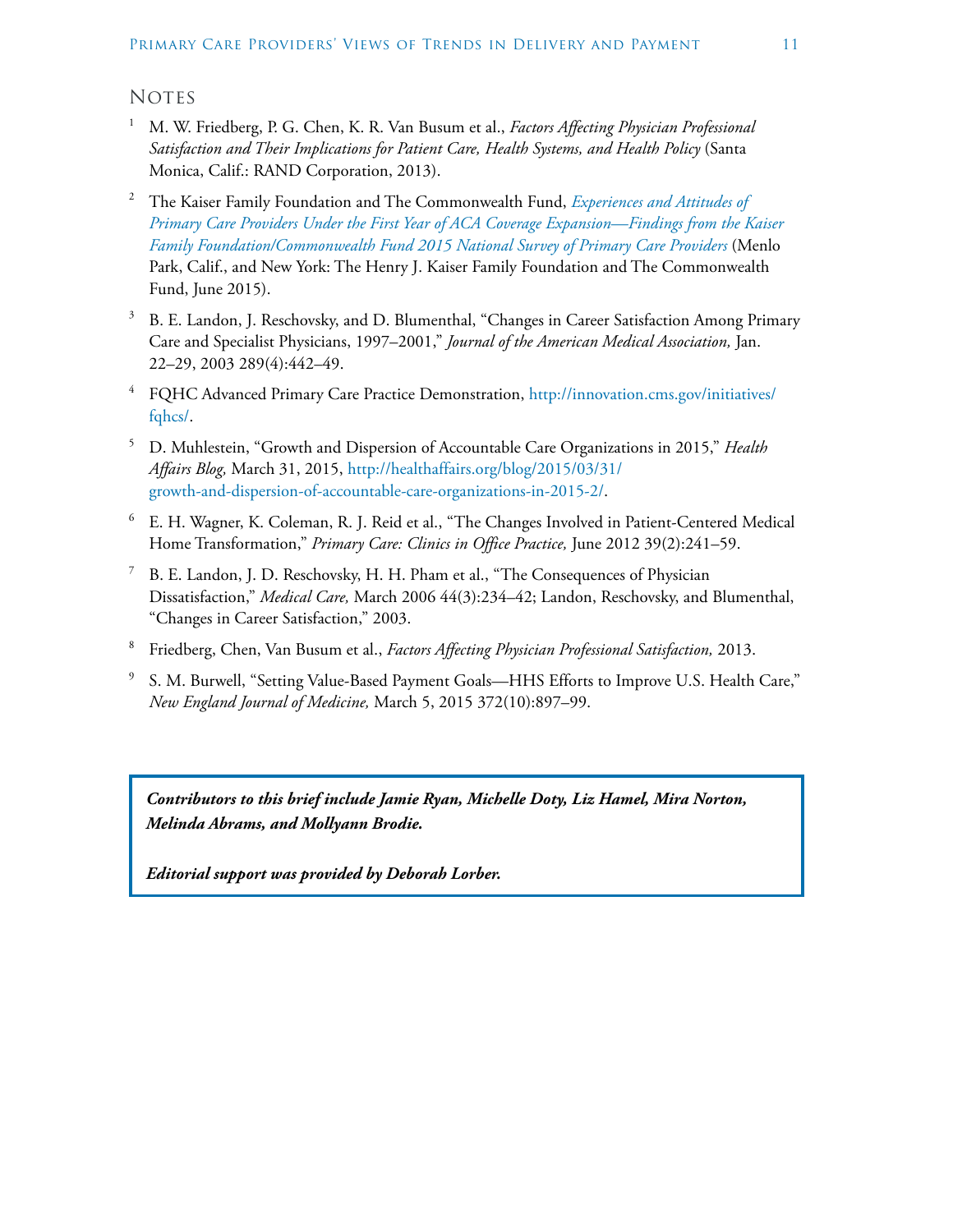## Methodology

The Commonwealth Fund/Kaiser Family Foundation 2015 National Survey of Primary Care Providers was jointly designed and analyzed by researchers at The Kaiser Family Foundation (KFF) and The Commonwealth Fund. Social Science Research Solutions (SSRS) carried out the field work and collaborated with Kaiser and Commonwealth Fund researchers on questionnaire design, pretesting, sample design, and weighting. The Kaiser Family Foundation and The Commonwealth Fund each contributed financing for the survey. The project team included Jamie Ryan, Michelle Doty, Rose Kleiman, and Melinda Abrams from The Commonwealth Fund; and Liz Hamel, Mira Norton, and Mollyann Brodie from Kaiser.

Survey responses were collected via hard copy and Web-based questionnaires between January 5 and March 30, 2015, with a random sample of 1,624 primary care physicians and a separate random sample of 366 nurse practitioners (NPs) and 159 physician assistants (PAs) working in primary care practices. The surveys achieved the following response rates, calculated using AAPOR's RR3: physicians (34%), NPs (29%), and PAs (25%).

The sample for physicians was procured from SK&A, which maintains a national database of physicians that is continuously updated by a telephone verification process. Physicians drawn for the sample were those whose specialty was listed in the SK&A database as either general practice, family practice, internal medicine, adolescent medicine, internal medicine pediatrics, general pediatrics, or geriatrics. Physicians were further screened to include only those who indicated in the survey that they spend at least 60 percent of their work time providing care to patients as a primary care provider. The physician sample included an oversample of physicians working in low-income areas (those whose office is located in a zip code where the average annual household income is \$55,000 or less) and those working in federally qualified health centers and community health centers.

The sample for NPs/PAs was procured from KM Lists, which uses publicly released data available from state licensing boards and information from professional associations and journal subscriptions to develop and update its database. Unlike physicians, specialty type for NPs and PAs does not necessarily correspond with the practice setting in which they work. Therefore, a broader list of specialties was included. NPs and PAs drawn for the sample were those whose specialty was listed in the database as family medicine, internal medicine, adult medicine, adolescent medicine, pediatrics, internal medicine pediatrics, geriatrics, preventive medicine, osteopathy, women's health, or community/public health. The sample also included NPs and PAs whose specialty type was listed as "unknown" (these were undersampled relative to the other listed specialties). NPs and PAs were further screened to include only those who indicated in the survey that they are currently working in a primary care practice and that they spend at least 60 percent of their work time providing care to patients as a primary care provider.

In an effort to maximize contact and completion rates, providers were contacted by multiple modes (mail, telephone, and email), offered incentives, and given the option of completing the survey in hard copy or online.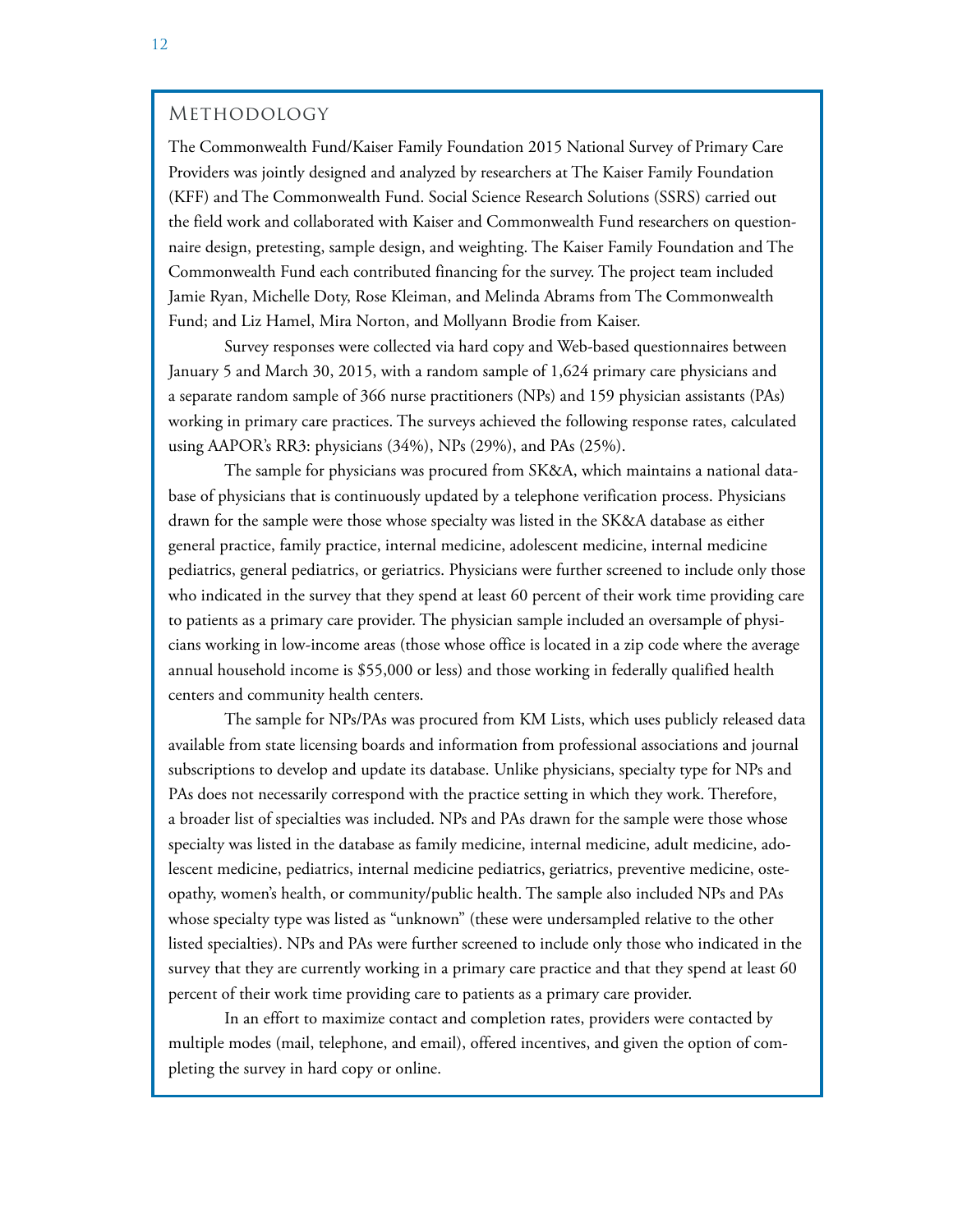A multistage weighting process was applied to ensure an accurate representation of the national population of primary care physicians and NPs/PAs. The first stage in weighting both samples involved corrections for sample design and differential nonresponse by email availability. Physician survey data were weighted by gender, age, specialty type, region, and site specialty using benchmarks in the 2014 American Medical Association Physicians Masterfile; and number of MDs at site using benchmarks in the SK&A list of primary care MDs. NP and PA data were weighted by gender and specialty type using benchmarks in the KM Lists. The physician sample was analyzed separately from the NP and PA sample.

All statistical tests of significance account for the effect of weighting. The margin of sampling error (MOSE) including the design effect is plus or minus 3 percentage points for MDs and 5 percentage points for the combined group of NPs and PAs. Unweighted Ns and MOSE for NPs and PAs separately are shown in the table below. For results based on other subgroups, the MOSE may be higher.

| Group            | N (unweighted) | <b>MOSE</b>            |
|------------------|----------------|------------------------|
| MDs              | 1,624          | $±3$ percentage points |
| NPs/PAs combined | 525            | $±5$ percentage points |
| NPs only         | 366            | $±6$ percentage points |
| PAs only         | 159            | $±9$ percentage points |